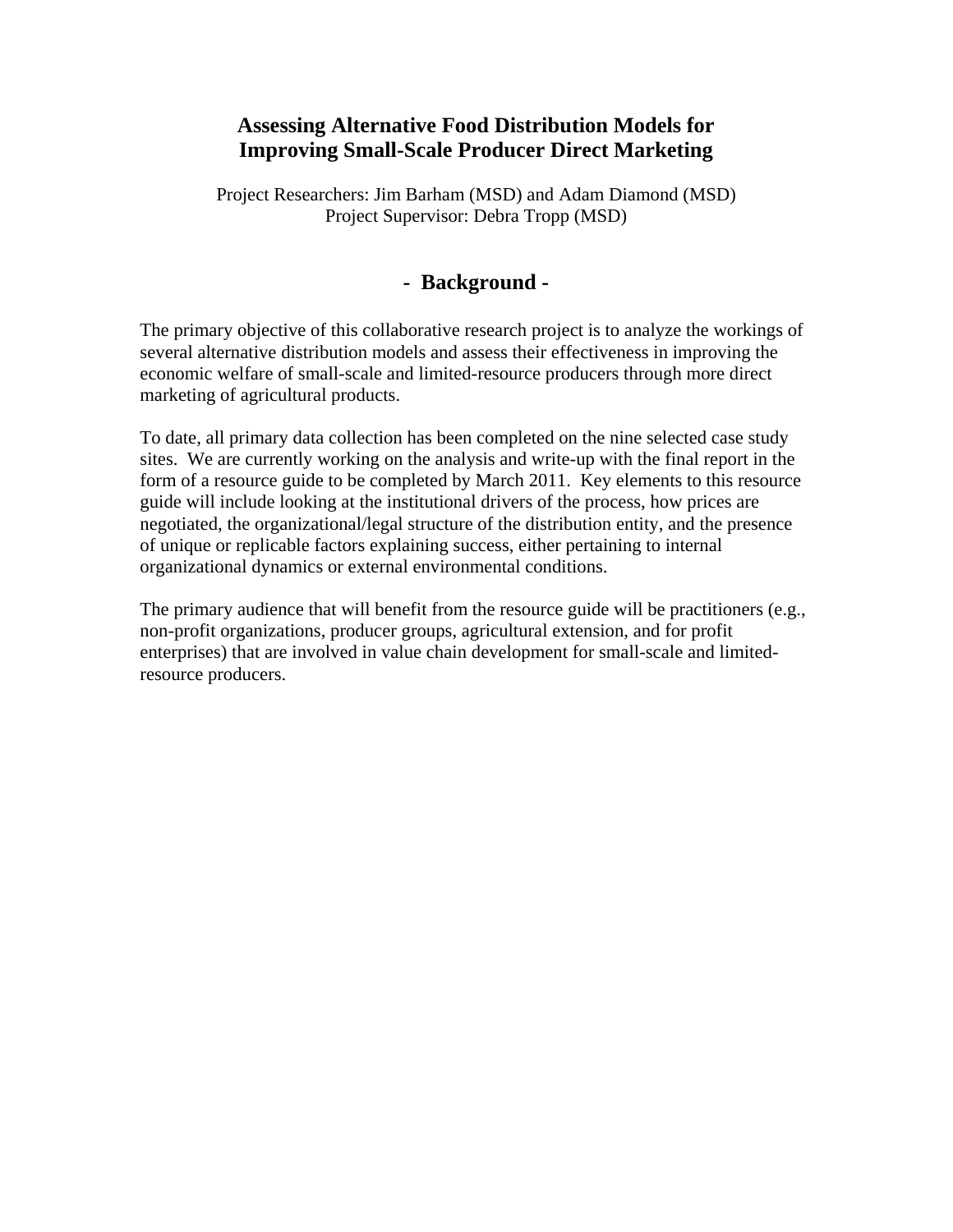# **Distribution Models and Stages of Development**

| <b>Stage of</b><br><b>Development</b><br><b>Distribution Model</b> | <b>Start-up/Nascent</b>                      | <b>Developing/Emerging</b>        | <b>Mature/Developed</b>                                         |
|--------------------------------------------------------------------|----------------------------------------------|-----------------------------------|-----------------------------------------------------------------|
| <b>Retail Driven</b>                                               |                                              | La Montanita, NM                  | The Wedge/Coop<br>Partners, MN                                  |
| <b>Non-profit Driven</b>                                           | <b>MFA/Big River</b><br>Foods, MN            | CAFF/Growers<br>Collaborative, CA | Red Tomato, MA<br>Appalachian<br>Sustainable<br>Development, VA |
| <b>Producer Driven</b>                                             | <i>Browse &amp; Grass</i><br>Association, WI |                                   | New N. Florida<br>Cooperative, FL                               |
| <b>Consumer Driven</b><br>(e.g., Buying Clubs)                     |                                              | Oklahoma Food<br>Cooperative, OK  |                                                                 |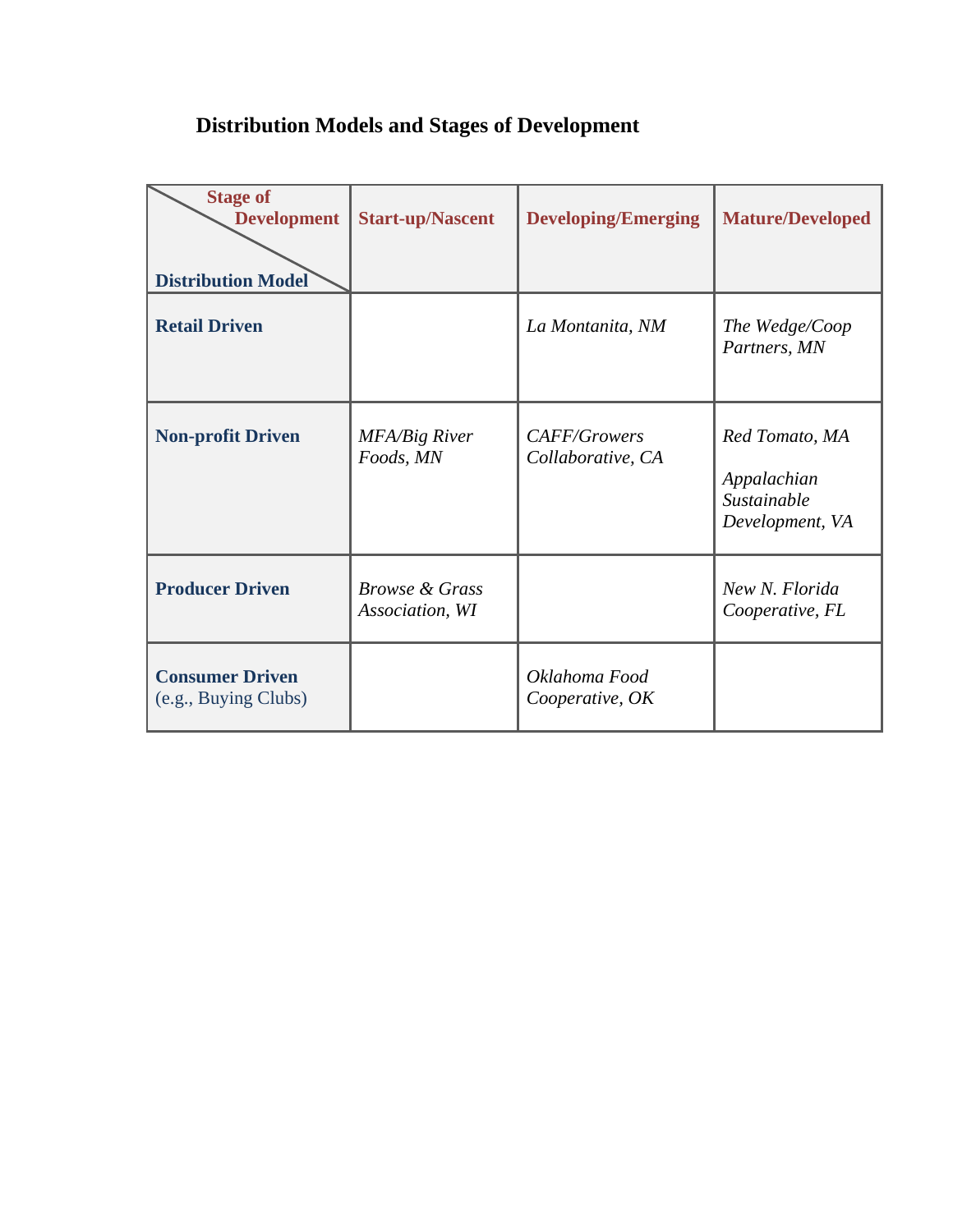## **INTERVIEW PROTOCOL FOR DISTRIBUTORS BEST PRACTICE PROFILES AND CASE STUDIES**

#### **Business Operations**

- 1) How did you get started? What got you into it? What are the mission, values, goals of this organization? What needs does it address for farmers, buyers, and consumers?
- 2) How long has the business been operating?
- 3) Who or what were the drivers in getting this business started?
- 4) How is the business legally organized?
- 5) What line of business are you involved in? How would you describe you business?
- 6) How is the business structured? Staffing, operations and management (changes over time – volunteer to paid staff).
- 7) Who are your Strategic Partners: (brief description of nature of key relationships)
	- a. What is the value added by each partner in the service delivery?
	- b. How did the relationship between you and your partner(s) develop?
	- c. What impacts have the partnership(s) had on your organization?
- 8) Describe how product flows through your business from seed to fork.
	- a. How do you take and fulfill orders?
	- b. Who moves/stores product?
	- c. Who is involved in processing/sorting/packaging?
	- d. Who transports goods to customers?
	- e. What physical assets do you own?
	- f. How are other distribution logistics handled?
- 9) How do you work with farmers?
	- i. How does the decision making process work in terms of farm planning, setting prices, establishing distribution routes, making sales, and other business planning and operations decisions?
	- ii. What financial advantages do farmer receive from participating in this arrangement?
	- iii. Did you approach farmers to source locally, or did farmers or local distributors approach you about sourcing locally?
	- iv. What type of farmers do you work with? Size, practices, experience, diversity of crops, ethnicity, degree of subsistence on farm income
- 10) Who are your buyers? Who are they targeting? What are your buyers looking for in terms of product characteristics/preferences?
- 11) How do you get paid? Have you had problems getting paid on time by customers? Are there differences in payment terms?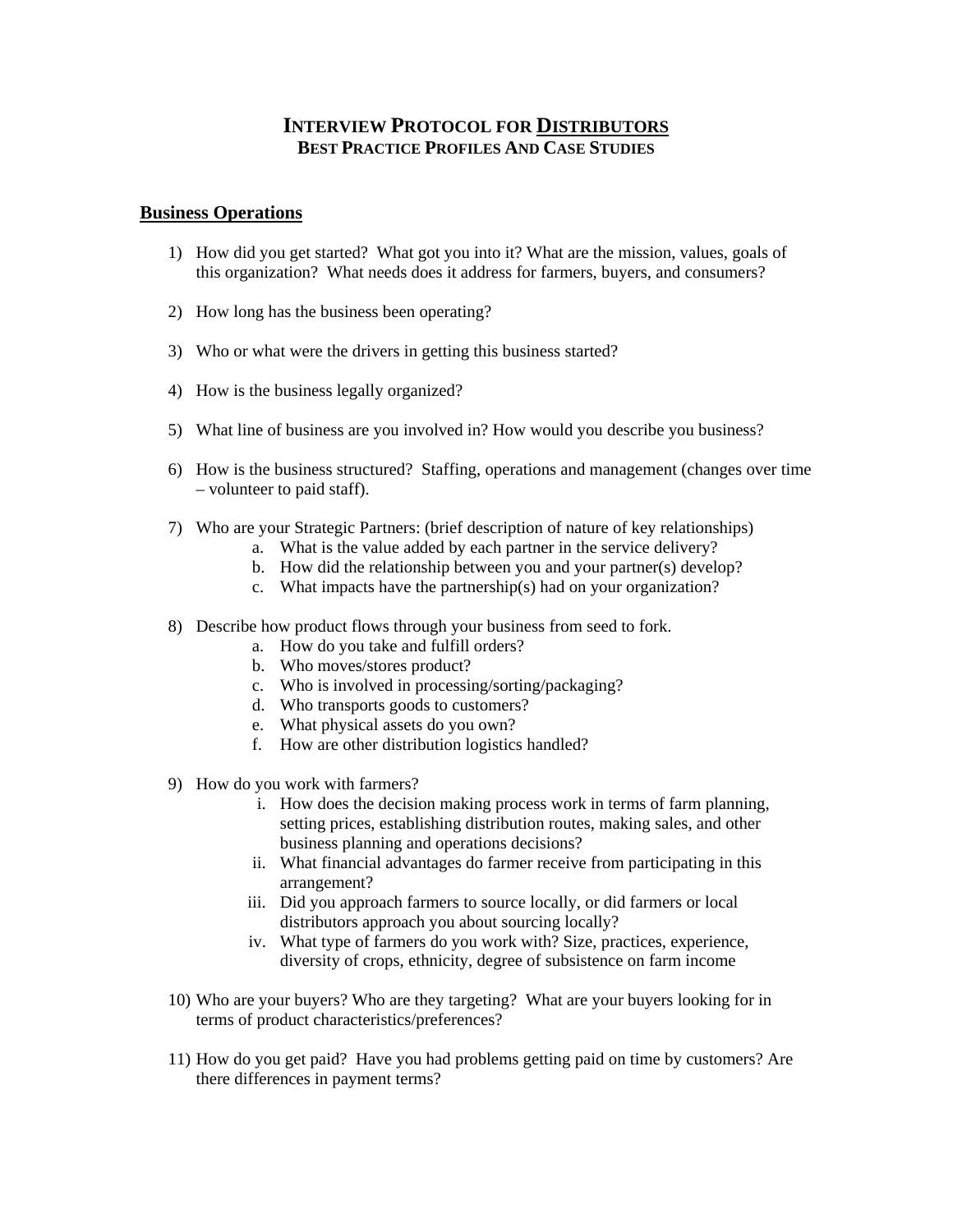- 12) How is your pricing structured? How much can you negotiate with buyers on price? Contingent on quantity? With different types of buyers?
- 13) What are your annual sales? How fast have they grown in the last 5 years? 10 years?
- 14) Current annual number of accounts.: \_\_\_\_\_\_\_\_\_\_growth in last 5/10 years
- 15) Current annual number of producers.: \_\_\_\_\_\_\_\_\_\_ growth in last 5/10 years

#### **Performance Highlights/Best Practices**

- 16) What are your most important indicators of success?
	- a. Sales; b. Increased Farmer Revenue; c.Volume of product sold; d. New accounts; e. Product variety; f. Product quality; g. Level of satisfaction from farmers; h. Level of satisfaction from buyers
- 17) What aspects of starting up the business were most challenging?
- 18) How were start-up challenges addressed?
- 19) What challenges are you facing now?
- 20) What strategies have you identified to overcome these challenges?
- 21) What lessons have you learned (including mistakes) in the operation of the program?
- 22) What operational features do you consider unique/innovative in comparison with other programs of its type? That is, what makes your business different or distinguishable? And how do these unique aspects of your organization contribute to your success?
- 23) What do you consider to be your "best practices"?
- 24) What are you plans for growing the business in the future?

#### **Tips/strategies for other practitioners**

- 25) If you could go back and start the business from scratch again, what would you do differently?
- 26) What suggestions do you have for other groups that would like to implement a program/business like yours?
- 27) **Feedback for resource providers** what is the best way to assist similar local food distributors get started? Loans, grants, technical assistance. Better to assist with resources at start-up or wait until more mature?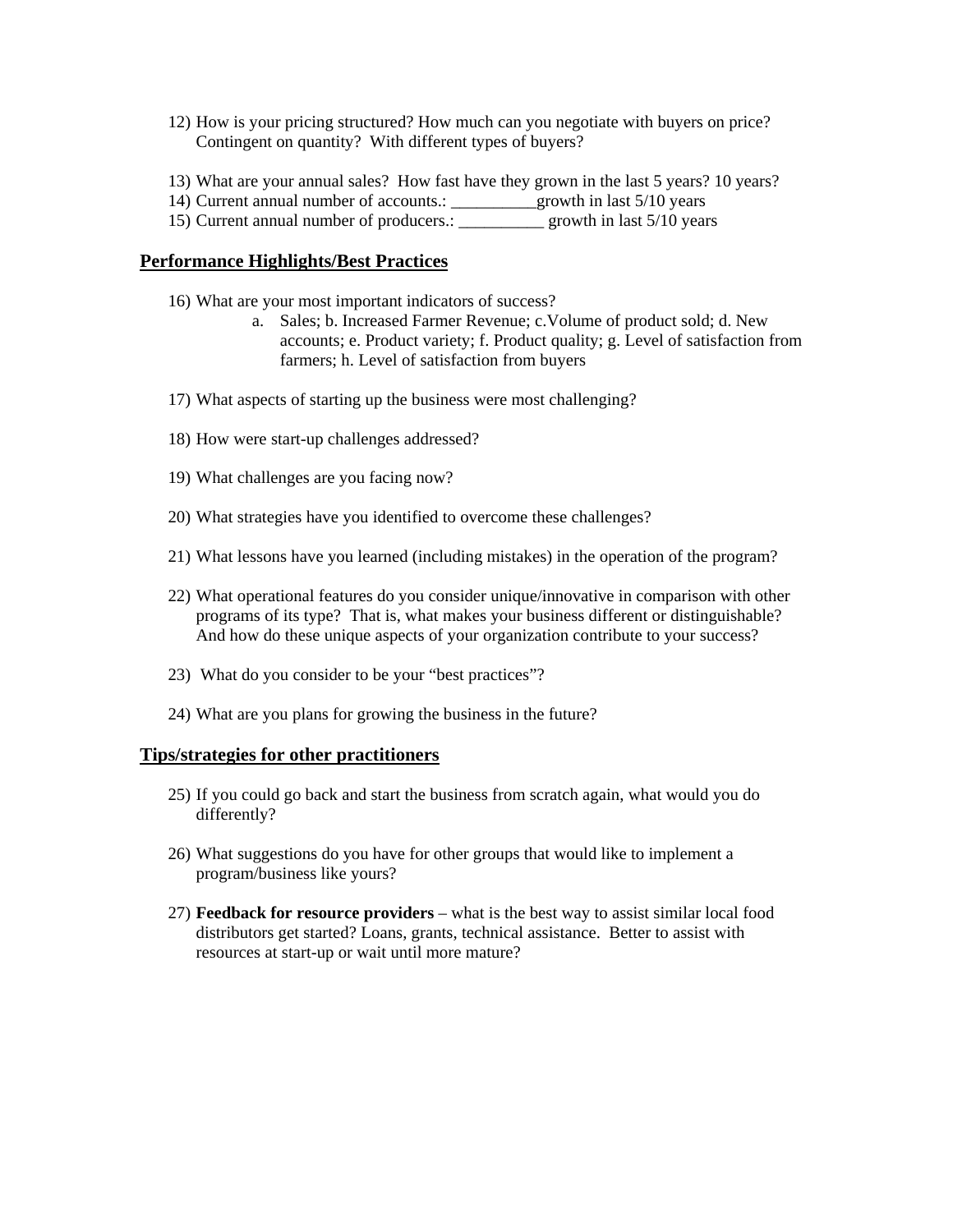## **INTERVIEW PROTOCOL FOR BUYERS BEST PRACTICE PROFILES AND CASE STUDIES**

#### **Business Operations**

- 28) How did you get started? What got you in to it? Values? Mission?
- 29) How long have you had a relationship with distributor x?
- 30) How long have you been consciously seeking to source food locally? (how do you define local?).
- 31) Who is typically responsible for approving procurement decisions at your business?
- 32) Describe how product flows through your business.
	- a. Who moves/stores product?
	- b. What physical assets do you own?
- 33) Do you work directly with farmers?
	- i. Did you approach farmers to source locally, or did farmers or local distributors approach you about sourcing locally?
	- ii. How does the decision making process work in terms of:
		- i. Farm planning?
		- ii. Price setting?
		- iii. Quality?
		- iv. Or any other issues related to movement of product through the value
			- chain?
- 34) Who are your suppliers? How would you describe your suppliers?
- 35) What have you had to do (changes to the business, additional services etc) to make the supplier – buyer relationship work?
- 36) What percentage of total product do you source locally? What percentage of your supply comes from distributor x? (volume and dollars)
- 37) How much has your sourcing of locally grown food increased over the last 5, 10 years?
- 38) Do you feel like your business has improved as a result of sourcing locally? Explain.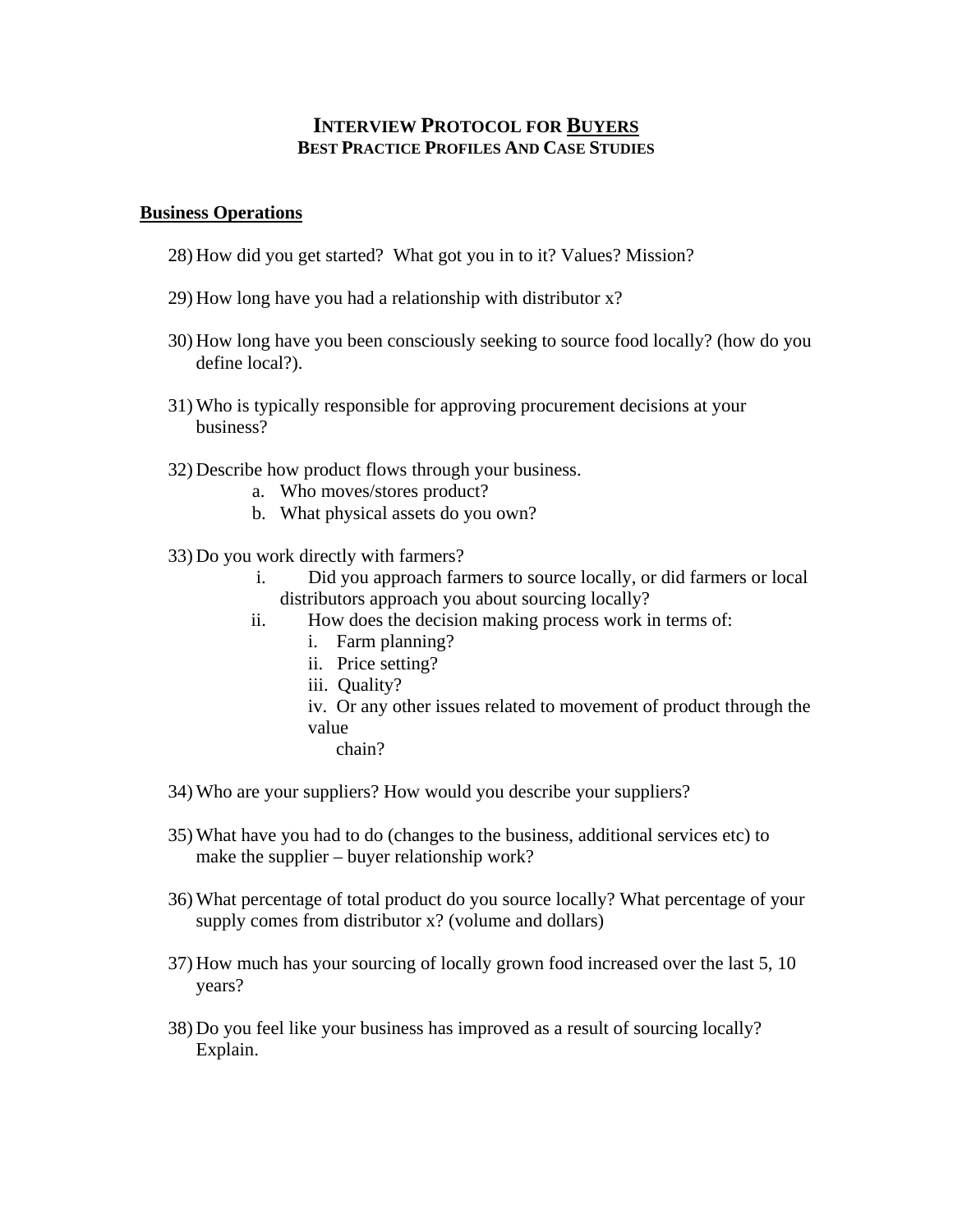- 39) What do you require in terms of product characteristics (quality, quantity, packaging) from suppliers? How do you expect them to verify these standards?
- 40) How is your pricing structured? Is it structured any differently for locally sourced food than for other suppliers?
- 41) What kind of consumers do you target generally? For local food purchases? i.e. demographics and lifestyles? What do you think your consumers are looking for in terms of product characteristics/preferences?

## **Performance Highlights**

- 42) What are your most important indicators of success, in terms of sourcing food locally?
	- b. Increased sales
	- c. Increased farmer revenue
	- d. Product variety
	- e. Product quality
	- f. Level of supplier satisfaction
	- g. Level of customer satisfaction

### **Best Practices**

- 43) When you first started sourcing locally what were some of the challenges?
- 44) How did you address these challenges?
- 45) What are some of the present challenges in sourcing locally?
- 46) What strategies have you identified to overcome these challenges?
- 47) What lessons have you learned (including mistakes) in the operation of the business?
- 48) What are your plans for further development of local sourcing, e.g. new products, new suppliers, stepped up marketing of local products to consumers?
- 49) What advice, tips and etc would you have for other buyers in the country who are sourcing more local product? What should they watch out for, and how would you advise an established company on the issue.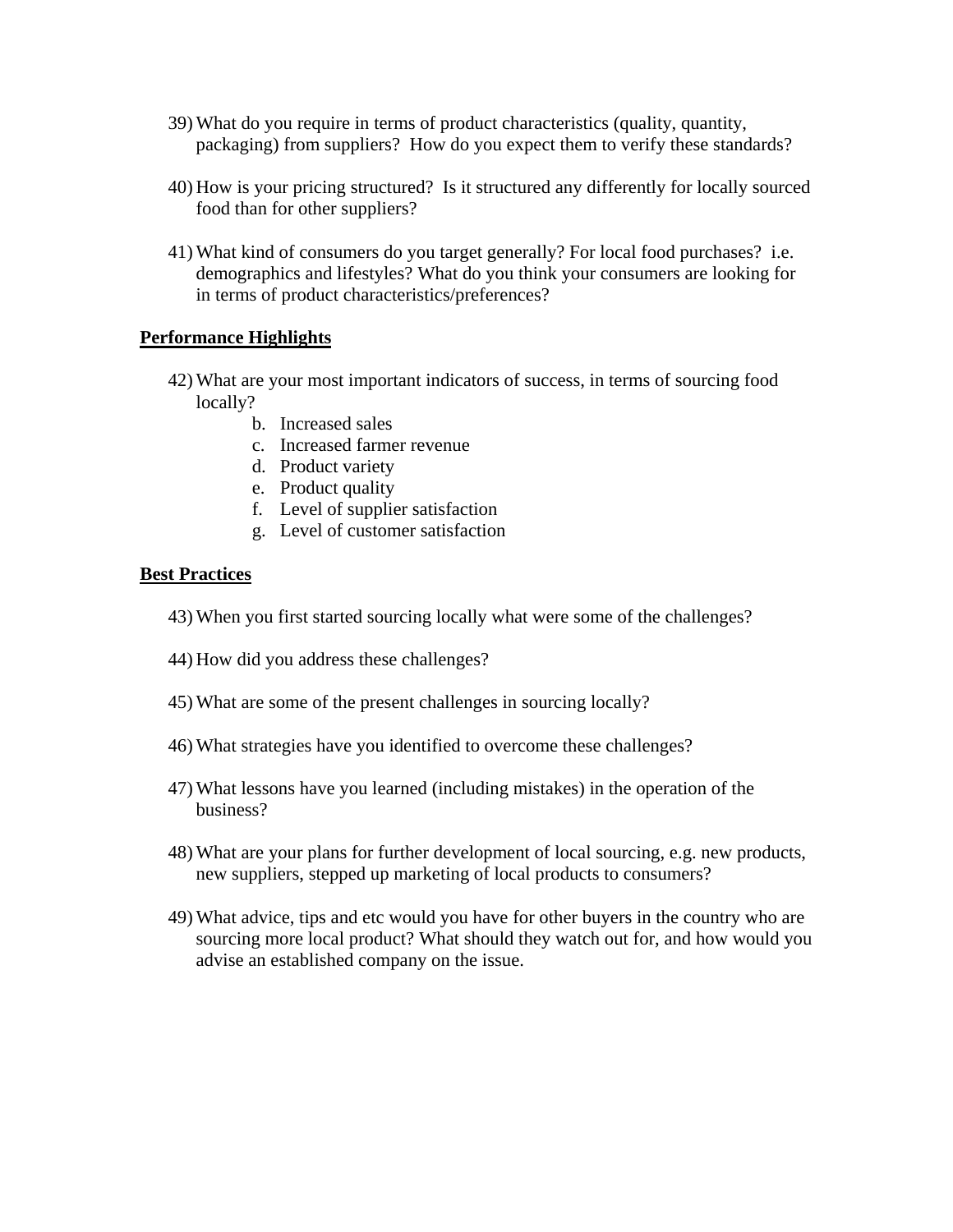# **INTERVIEW PROTOCOL FOR PRODUCERS BEST PRACTICE PROFILES AND CASE STUDIES**

# **1. Farm and Farmer Background**

- a. How long have you been farming? At this location?
- b. Total Acres, Acreage under production (rented and owned)
- c. Crops Livestock?
- d. Labor (household and paid seasonal, full-time)

# **2. On Farm Assets?**

- a. Equipment, Buildings, Irrigation
- b. Natural Assets (e.g. streams, ponds, topography-hilly or flat, soil type/conditions)
- c. What storage, processing, packing infrastructure do you have?
- d. Partnerships with other farmers? Other marketing entities?

# **3. Marketing**

- a. What percentage of your production (or sales is derived from) moves through different channels? % for each below? How has this changed over time?
	- 1. Farmers' Market
	- 2. Auctions
	- 3. Wholesalers
	- 4. Terminal Market
	- 5. Other Direct Markets/Institutional Sales
- b. How have you adjusted your marketing strategy to maintain/increase farm income and sustainability?
- c. What trends are you seeing in the marketplace?

# **4. What is your history with distributor x?**

a. How did the relationship develop? How did you find each other?

# **5. How do you work with the distributor? Logistics and operations**

- a. How does your product get from Farm to the distribution point?
- b. Is there joint decision making in terms of crop planning, price setting, delivery systems, payment mechanisms?
- c. Are there any new (i.e. changes in) production practices that you have implemented to meet distributor and/or consumer demand in terms of quality, quantity, or crop choice?
- d. What have you had to do to troubleshoot those practices? Research? Experimentation? Outside help/technical assistance?
- **6.** How have your margins changed as you have changed marketing channels? Improvement with distributor x? compared to other current channels? Compared to ones used in the past?